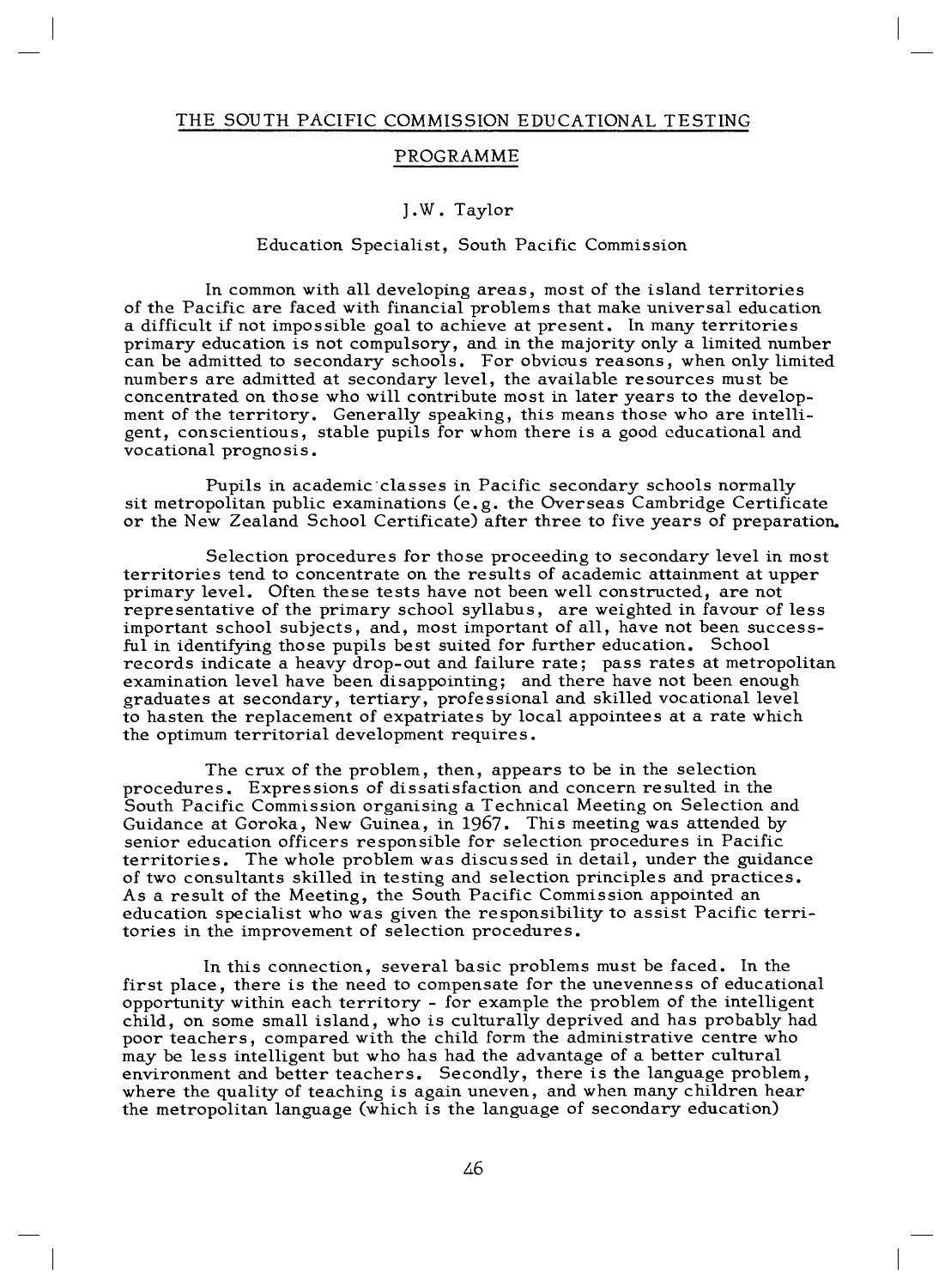spoken only in the school - and then it is often of poor quality and limited vocabulary. Thirdly, the length of secondary education must be taken into account. In some schools there is time for remedial work for disadvantaged children before they must face the metropolitan examination - for others the years at secondary school are too few to allow this.

After a careful review of the situation, the decision was made that selection should be based on two criteria - academic attainment in the basic subjects, and academic potential. For preference, both criteria should be in the form of standardised tests, and academic attainment should be based on understanding rather than on mechanical accuracy.

The administration of the selection tests also had to be considered. The Pacific is dotted with small inhabited islands, most of which have at least one school, and many of which have very poor communications. Social pressures weigh heavily on teachers to ensure that children pass examinations. In the important selection tests, therefore, it is necessary to have the tests administered by as few people as possible. Some of those concerned in testing are not trained personnel, and therefore the tests must be easily administered in standardised procedures that are not difficult to follow; and because these testers may be ashore on islands for only a few hours, they must be able to test comparatively large numbers at once. Because of the language problem, the tests of potential need to be non-verbal and as culture fair as possible. Simply administered standardised group tests were therefore indicated.

With these considerations in mind, a large number of existing tests of various kinds were surveyed. Many were found wanting for Pacific conditions. Others seemed more appropriate, were tried, and for various reasons - mainly lack of validity - were rejected. Finally, from experience gained, and from research, a battery of tests was constructed which seemed to cope with the requirements of the situation. The battery comprises the following :

### (1) Tests of academic potential:

# (a) A test of speed and accuracy

This test is the first in the battery. Results are not significant, but the item is retained as a "settling down" item for subjects, to enable them to overcome nervousness, to direct their attention to detail on the printed page, and to make them aware that time is an element in the test. (In later tests, concentration is on power, the time limit being adequate for most subjects to complete those items within their ability.) Test validity in pilot surveys was increased when this item was left in.

### (b) Two reasoning tests based on symbolic material

These comprise series of numbers or letter in logical sequence, the subject being required to give the missing item in the series.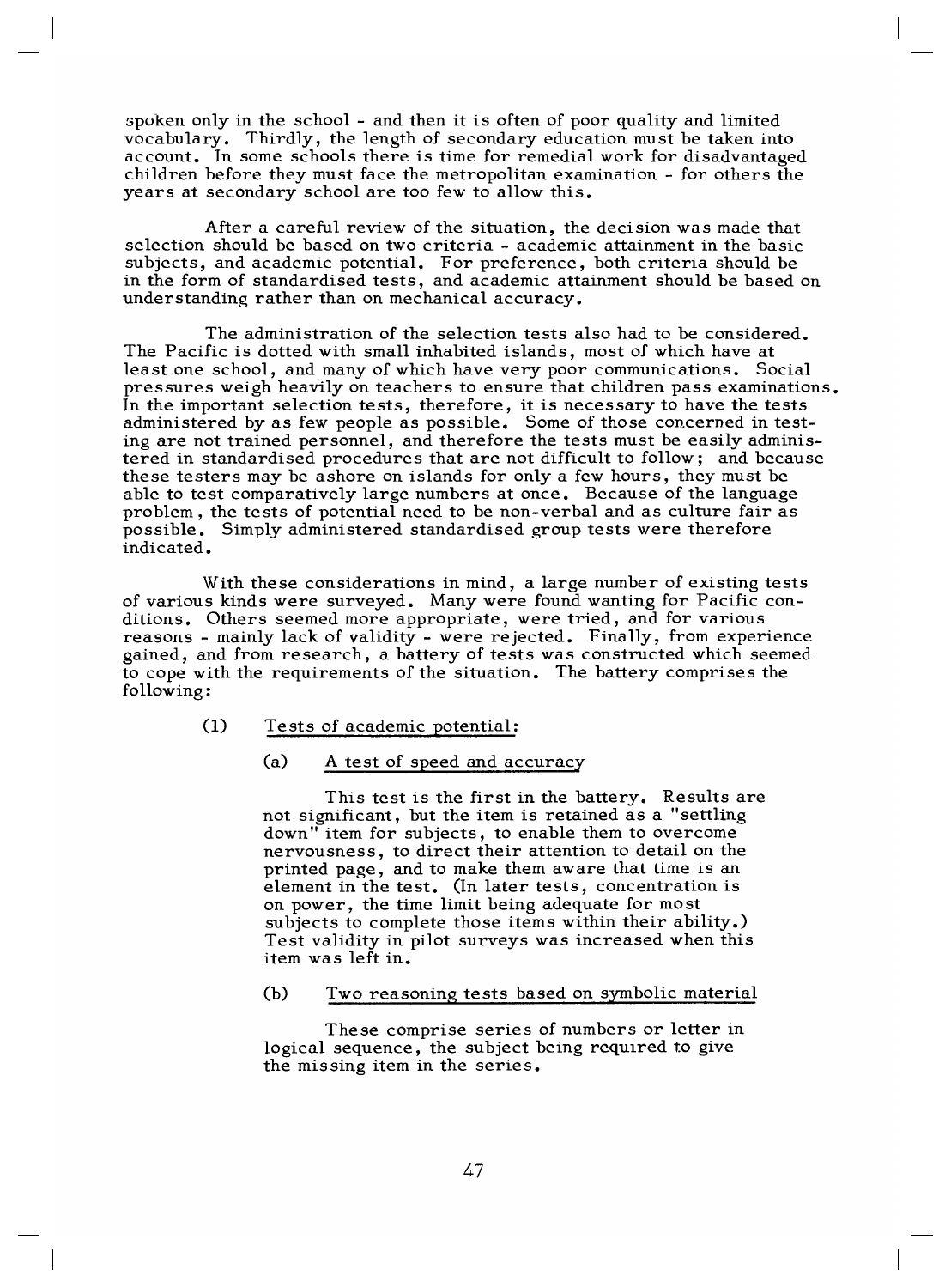# (c) A figure-grouping test

This is entirely non-verbal, and of this type of test, correlates best with academic success in the pilot surveys.

### (d) A test of general ability

An adaptation of the Papua-New Guinea Reasoning Series.

# (2) Tests of academic attainment

# (e) A test of mathematical concepts

This test is based on understanding of the new approach to mathematics. It can be combined, where desired, with a mechanical accuracy test.

# (f) A test of English

Still under revision, and based on the vocabulary and structures taught in the widely used Oral English syllabus produced by the SPC Language Specialist, Miss G. Tate.

# (g) A test of reading and comprehension

Under construction. Will include word knowledge, speed of reading, general comprehension.

In the selection procedure the results of the tests, reduced to standard scores, may then be distributed on a scattergram, with the mark for academic performance on one axis, and the mark for academic potential on the other. The small number tested make this a feasible method in most territories. Selection procedures are then facilitated, and can be adjusted according to the educational system, and the number of places available in the secondary system. For example, territories with a short span of years before the metropolitan examination would select only those who score well on both criteria; while those with a longer span may include those with high potential and low performance on the basis that there is time for remedial work in the initial years at secondary school.

With these tests, it is recommended that teacher opinion be taken into account (especially in marginal cases) when making final selections. This should be as objective as possible, through the use of a checklist questionnaire which takes into account personality and social factors, attitudes towards study, conscientiousness etc..

The above tests have been used in pilot surveys in 1969. They are now being subjected to statistical checks, to be produced in final form for standardisation and validation in the immediate future. In addition to these tests, after experience with New Zealand Maori pupils and one group of Pacific Islanders, the Raven's Matrices Test is being investigated for use in the Pacific. Particular attention, on the basis of controlled research, is being given to the possibility of improved validity when the Coloured Matrices Test is administered as a practice item some days before the full Matrices